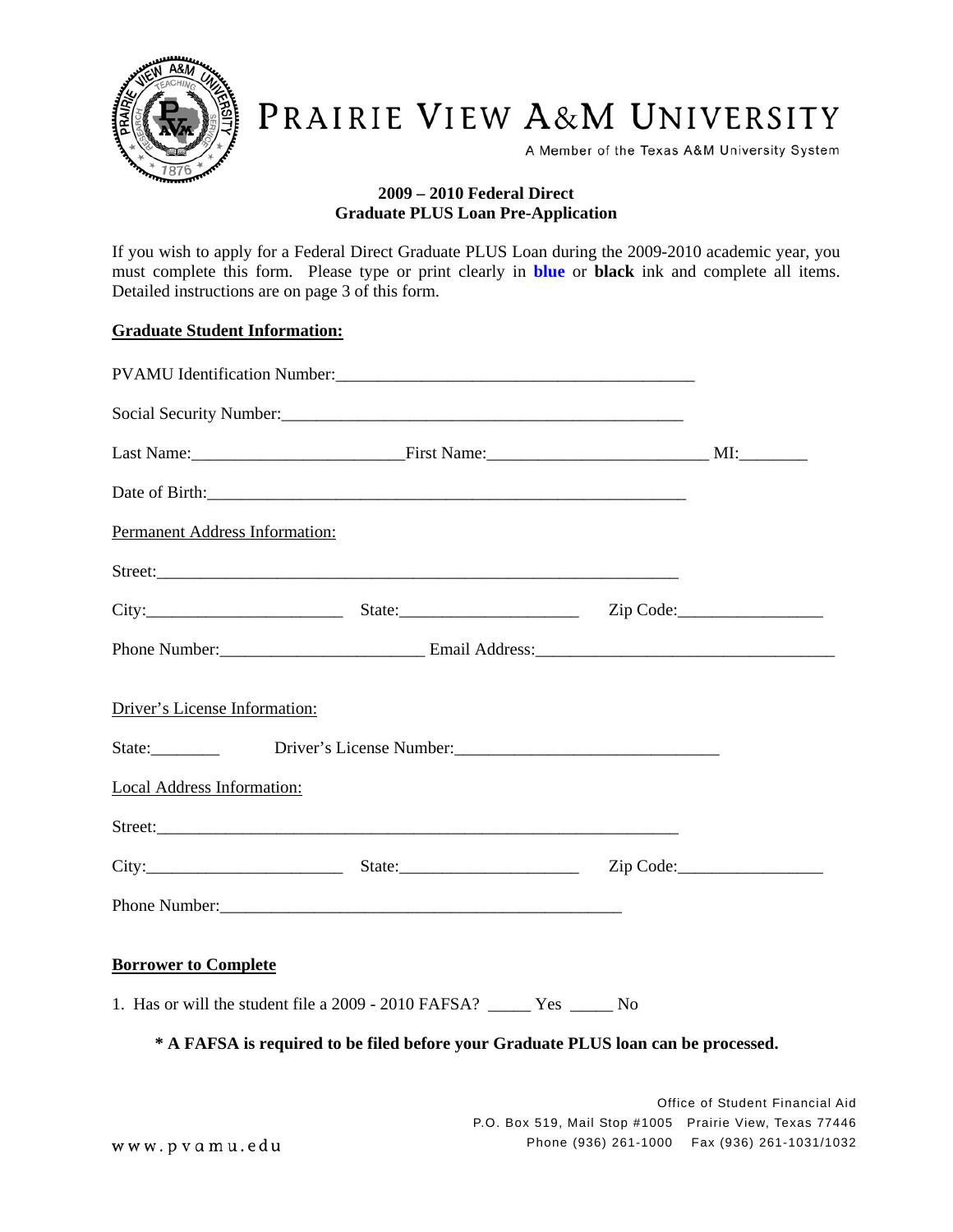Page 2

2. Total Loan Amount Requested (check one):

\_\_\_\_\_\_\_\_ I am applying for \$ \_\_\_\_\_\_\_\_\_\_\_\_\_\_\_\_\_\_\_\_\_\_\_\_\_\_\_\_\_\_\_\_

\_\_\_\_\_\_\_\_ I am applying for maximum loan eligibility.

3. Loan requested for (check all that apply):

| <b>Fall 2009</b>                                                                                        | Spring 2010 | Summer 2010 |
|---------------------------------------------------------------------------------------------------------|-------------|-------------|
| 4. Planned Enrollment: (6 credit hour minimum to be eligible)                                           |             |             |
| Fall 2009 total credit hours                                                                            |             |             |
| Spring 2010 total credit hours                                                                          |             |             |
| Summer 2010 total credit hours                                                                          |             |             |
| 5. U.S. Citizenship Status (check one):                                                                 |             |             |
| US Citizen or National (1)                                                                              |             |             |
| Permanent Resident or Eligible Non-citizen (2)                                                          |             |             |
|                                                                                                         |             |             |
| Neither $(3)$                                                                                           |             |             |
| 6. Are you currently in default on a federal education loan or owe a refund on a federal student grant? |             |             |

\_\_\_\_\_\_\_\_ Yes \_\_\_\_\_\_\_\_ No

Borrowers should complete the Graduate PLUS Loan master promissory note on-line at http://dlenote.ed.gov. A Federal PIN number is required to complete this process electronically. Obtain a Federal PIN at http://www.pin.ed.gov.

*I certify that the information provided on this form is complete and correct to the best of my knowledge. I authorize Prairie View A&M University to perform a credit check with the Department of Education to review my eligibility for this loan.* 

| <b>Graduate Borrower's Signature:</b> | Date. |
|---------------------------------------|-------|
|                                       |       |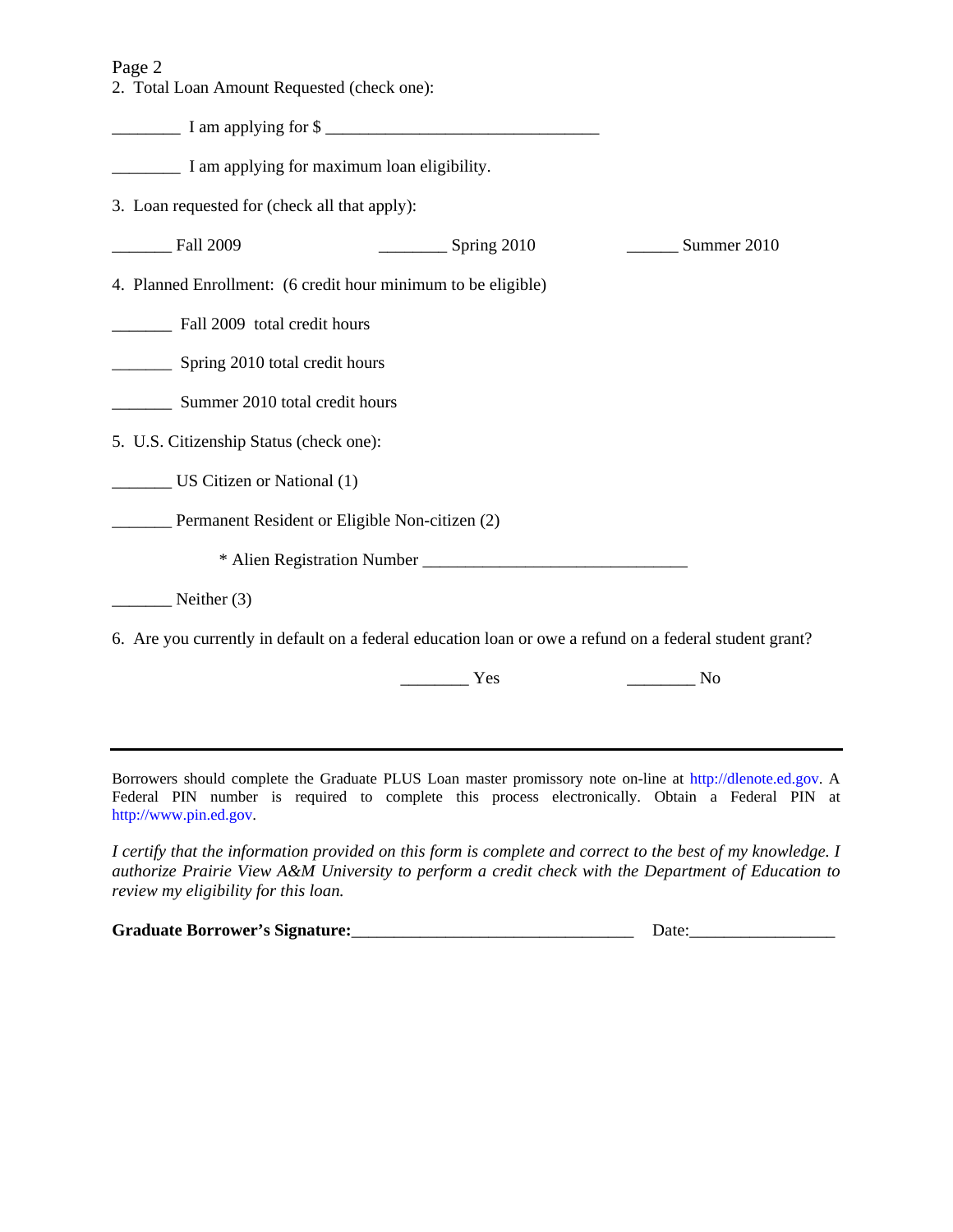Page 3

## **Prairie View A&M University Federal Direct Graduate PLUS Loan Pre-Application Instructions**

*The U.S. Department of Education will obtain a credit report on the graduate borrower listed on this preapplication. This credit check will be performed prior to the approval of a Graduate PLUS Loan. A borrower who is deemed to have an adverse credit history may be eligible to obtain the Graduate PLUS loan with an endorser.* 

**Student Information**<br>Information provided in this section pertains to the student.

**PVAMU ID Number:** Enter the student's Prairie View A&M University identification number. This number was assigned to the student and is located on the student ID card. If not available, leave blank.

**Student's Social Security Number:** Enter your nine-digit social security number. Disclosure of your social security number is required to process and service a Federal Direct Graduate PLUS Loan.

**Student's Name:** Enter your legal name, first name and middle initial followed by your last name.

**Date of Birth:** Enter the month, day and year of your birth. For example, if your date of birth is June 1, 1989, enter 06/01/1989.

**Permanent Address:** Enter your permanent street address (no P.O. Boxes), including apartment number, city, state, and zip code.

**Permanent Phone Number:** Enter the area code and phone number for the phone at your permanent address.

**Email Address:** Enter a current email address so that we may correspond with you if needed.

**Driver's License:** Enter the two-letter abbreviation of the state that issued your current driver's license, followed by the driver's license number. If you do not have a current driver's license, enter N/A.

**Local Address:** If local address is different than the permanent address, please enter your local street address (no P.O. Boxes), including apartment number, city, state and zip code.

**Local Phone Number:** Enter the area code and local phone number so that we may reach you if needed.

**Filing a FAFSA:** Students are required to complete a Free Application for Federal Student Aid (FAFSA) to be considered for other forms of financial aid.

**Loan Amount Requested:** Enter the amount of money that you intend to borrow. In requesting a specific amount of funds, you should select the smallest amount of money that will satisfy the student's cost of attending school. You should remember that these funds are a loan from the U.S. Department of Education and must be repaid.

The maximum amount that is available to a Direct Graduate PLUS Loan borrower on behalf of an eligible student is limited to the cost of the student's education. The Direct Graduate PLUS Loan, together with all other financial aid, may not total more than the student's cost of attendance. There is no limit on the maximum aggregate amount that is available to Direct Graduate PLUS Loan borrowers. PVAMU is responsible for making the final determination of a student's cost of attendance. Estimated costs for the 2009 -2010 award year are provided on the OSFA web site at http://www.pvamu.edu/pages/2167.asp.